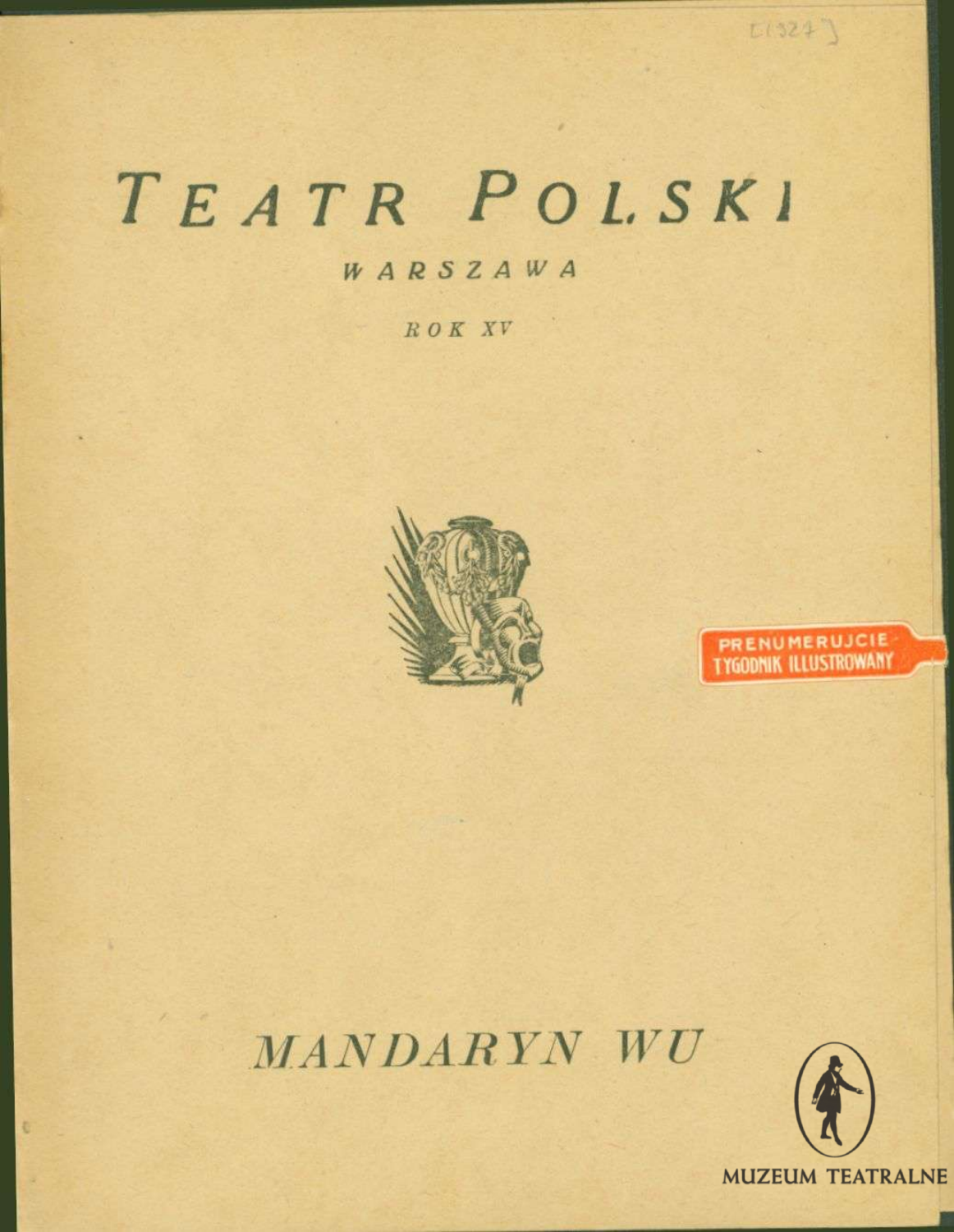TEAGR POLSKI

POD DYREKCJA ARNOLDA SZYFMANA

## MANDARYN WU

#### SZTUKA W 3-ch AKTACH H. M. VERNONA i H. OVENA

PRZEKŁAD N. NIOVILI

WU LI CZANG, CHIŃSKI MANDARYN ARTUR GREGORY BAZYLI GREGORY, JEGO SYN TOM CARRUTHERS, JEGO SEKRETARZ HOLMAN, ZARZĄDZAJĄCY FIRMĄ W HONG-KONG MURAY MISTRESS GREGORY HILDA GREGORY NANG-PING, CÓRKA MANDARYNA COMPRADORE PISARZ CHIŃSKI AH WONG, SŁUŻĄCA PANI GREGORY AH SING, SŁUŻĄCY MANDARYNA **KULIS** 

K. JUNOSZA · STEPOWSKI TADEUSZ BIAŁOSZCZYŃSKI TADEUSZ WESOŁOWSKI MIECZYSŁAW SERWIŃSKI **JANUSZ STASZEWSKI ROMAN DEREN** EWA KUNINA

EWA KUNCEWICZÓWNA STANISŁAW ŻELEŃSKI WACŁAW MODRZEŃSKI HELENA SOKOŁOWSKA TADEUSZ MICIŃSKI **JERZY BUKOWSKI** 

Służba chińska, kulisi etc.

Akt I. W Kowlou w ogrodzie Mandaryna. Akt II. W Hong-Kong w blurze Gregory'ego. Akt III. W willi Mandaryna.

DEKORACJE I KOSTJUMY KAROLA FRYCZA

REŻYSEROWAŁ KAROL BOROWSKI



KAPELUSZE P. KUNINY Z PRACOWNI "CHAPEAUX DE LUXE".

 $\overline{\phantom{a}}$ 

**MUZEUM TEATRALNE**